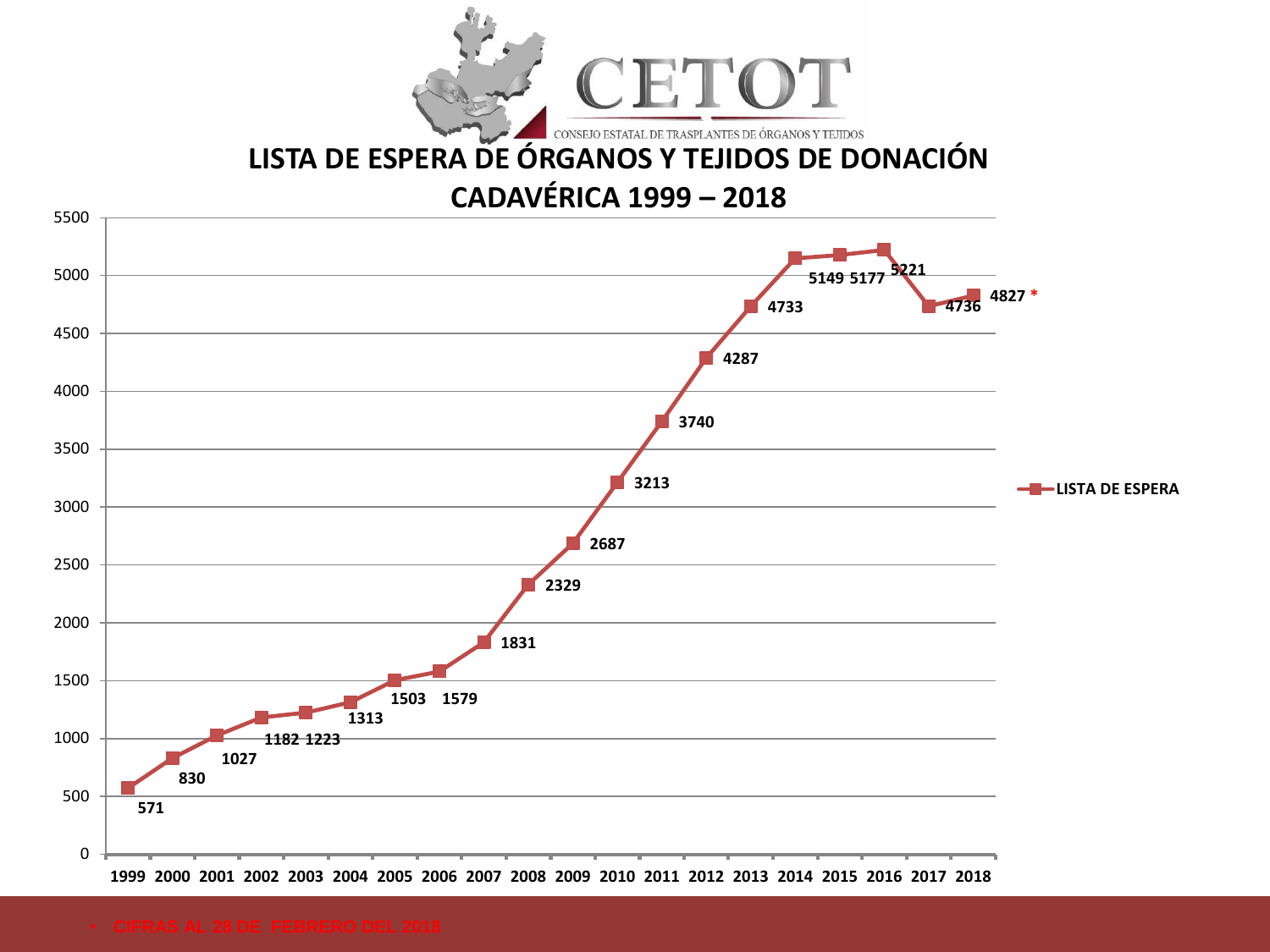

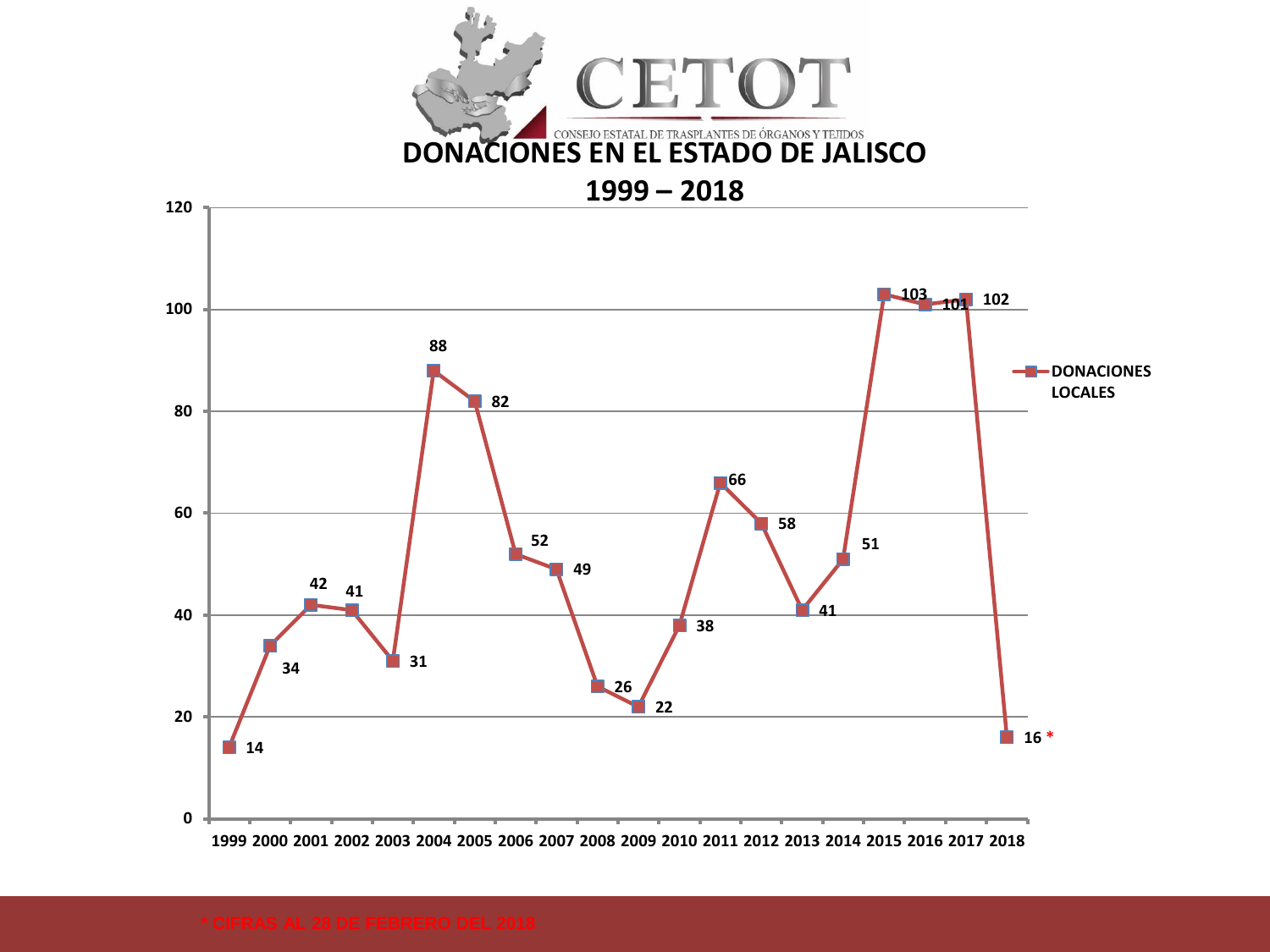



**\* CIFRAS AL 28 DE FEBRERO DEL 2018**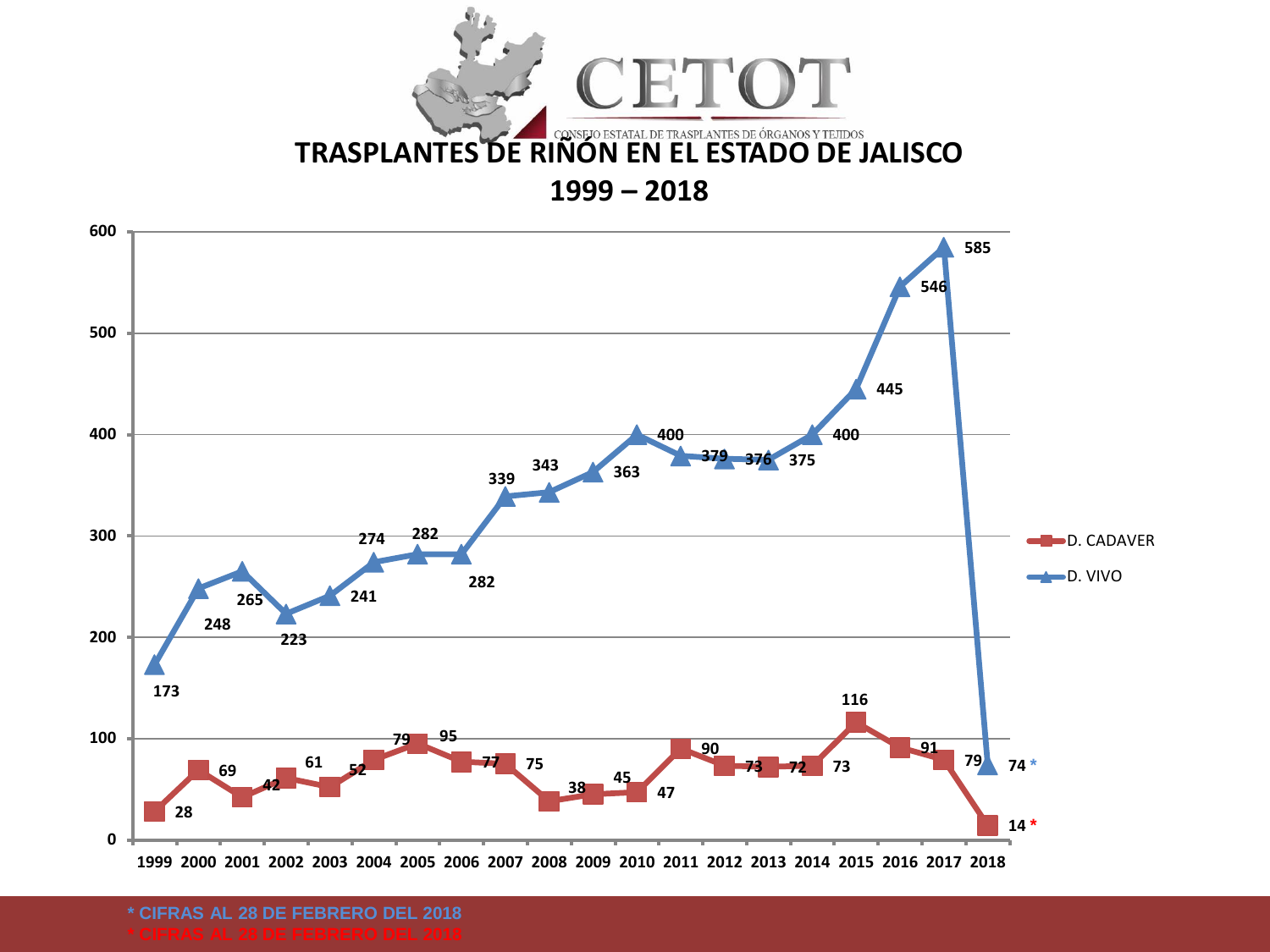



**\* CIFRAS AL 28 DE FEBRERO DEL 2018**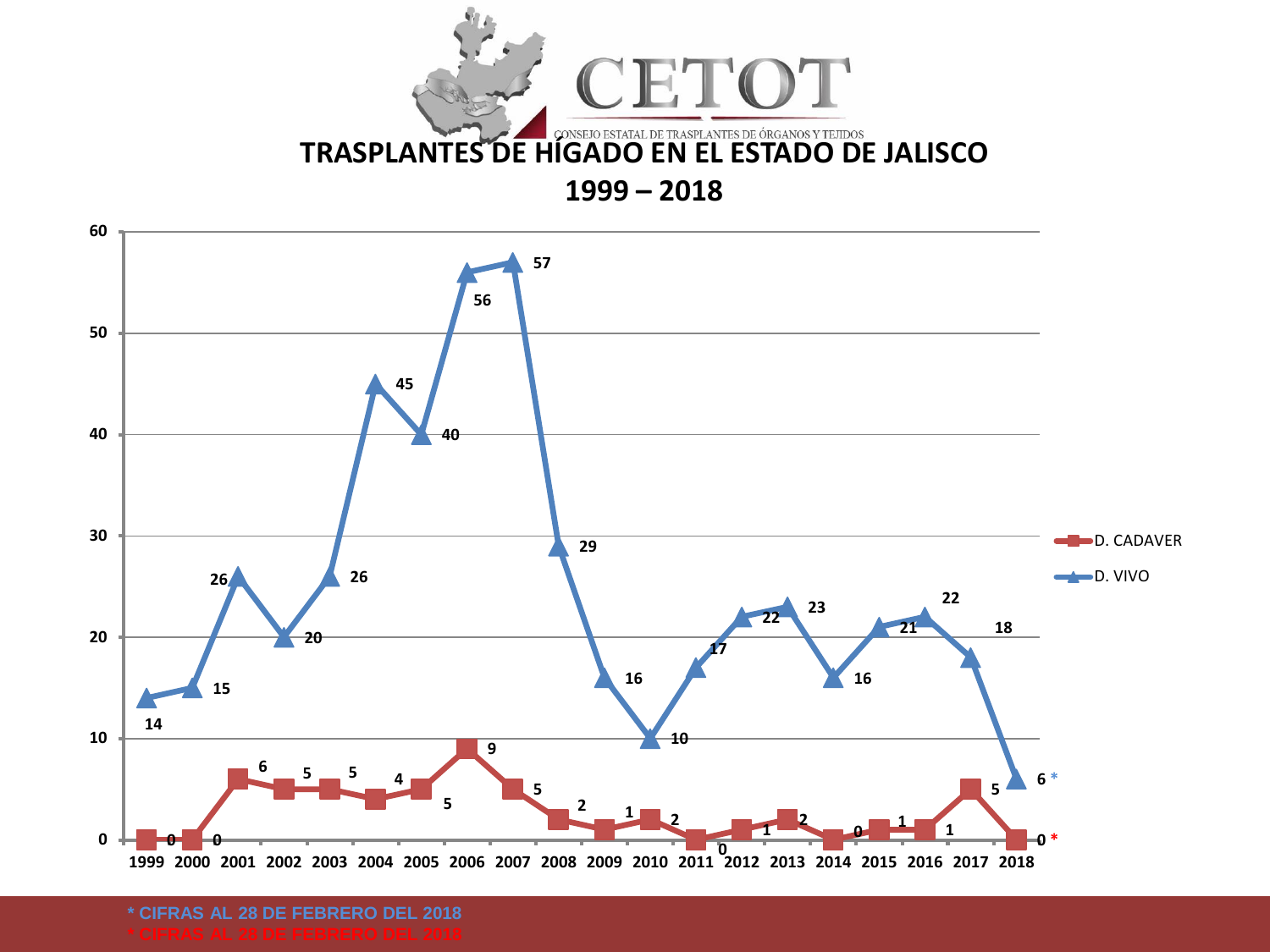



**\* CIFRAS AL 28 DE FEBRERO DEL 2018**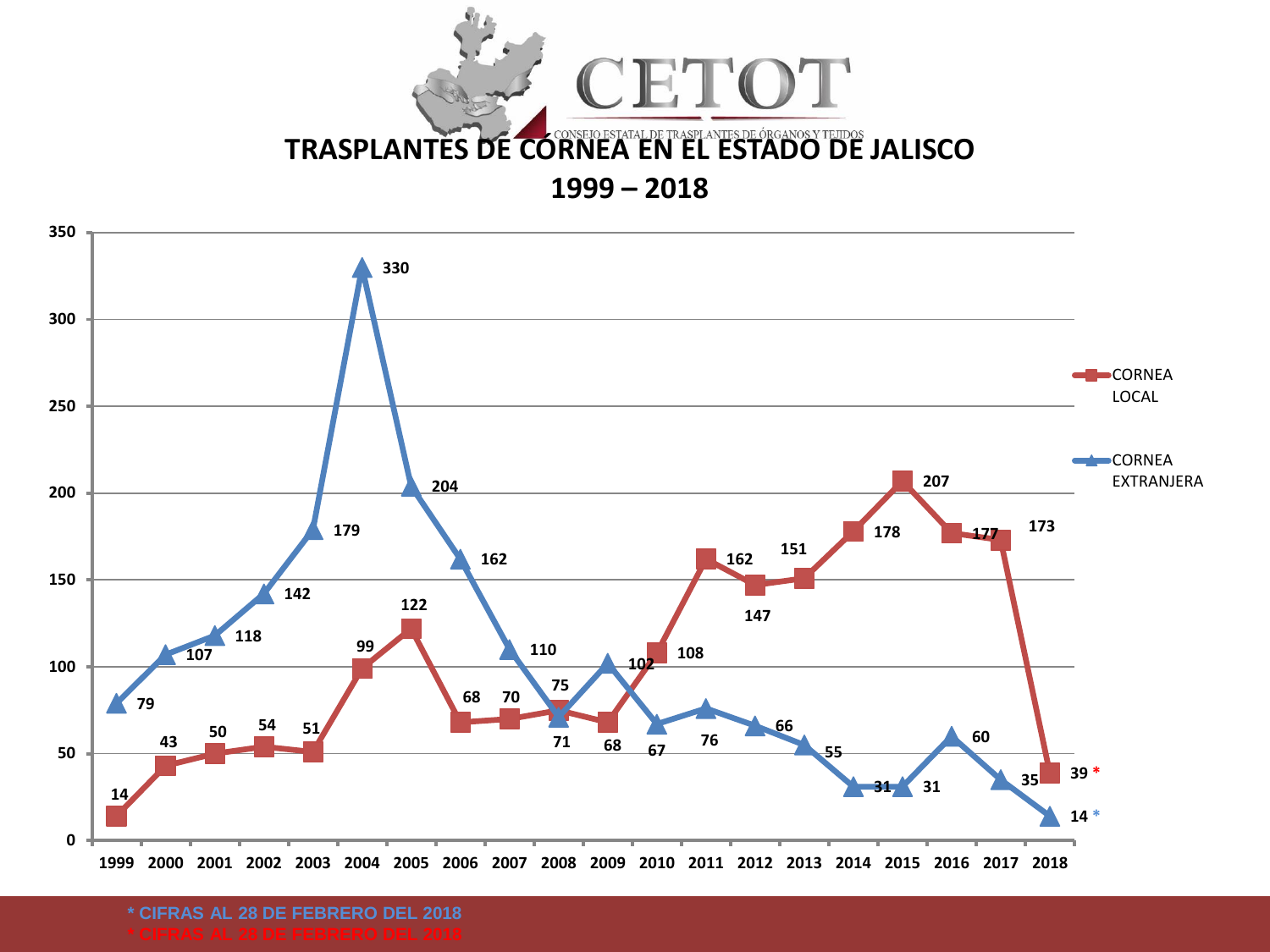



#### **TOTAL DE TRASPLANTES RENALES DE VIVO AL 1ER. BIMESTRE: 74**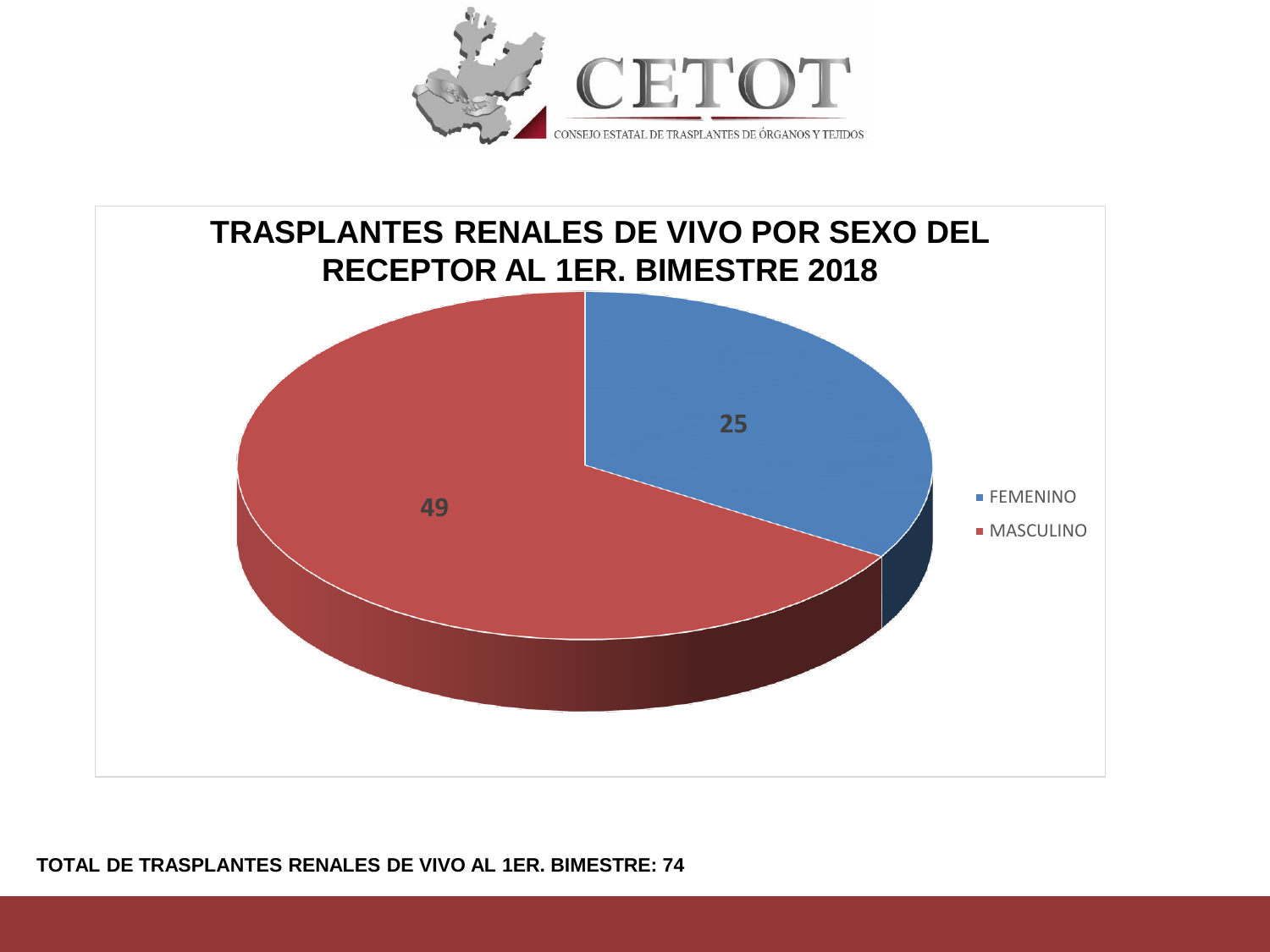

### **TRASPLANTE RENAL DE VIVO POR GRUPO ETAREO DEL RECEPTOR AL 1ER. BIMESTRE DEL 2018**



#### **TOTAL DE TRASPLANTES RENALES DE VIVO AL 1ER. BIMESTRE: 74**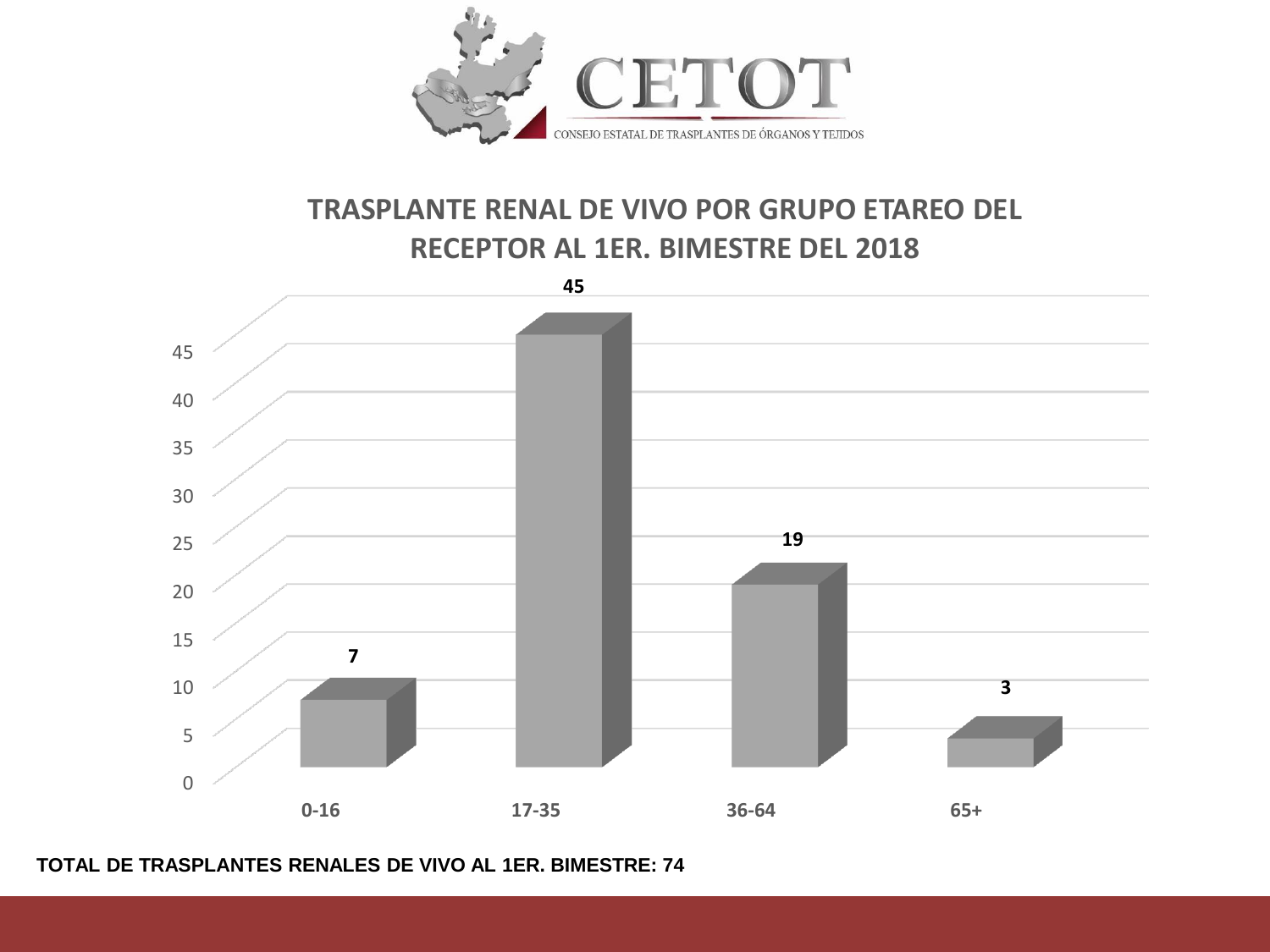



#### **TOTAL DE TRASPLANTES RENALES DE VIVO AL 1ER. BIMESTRE: 74**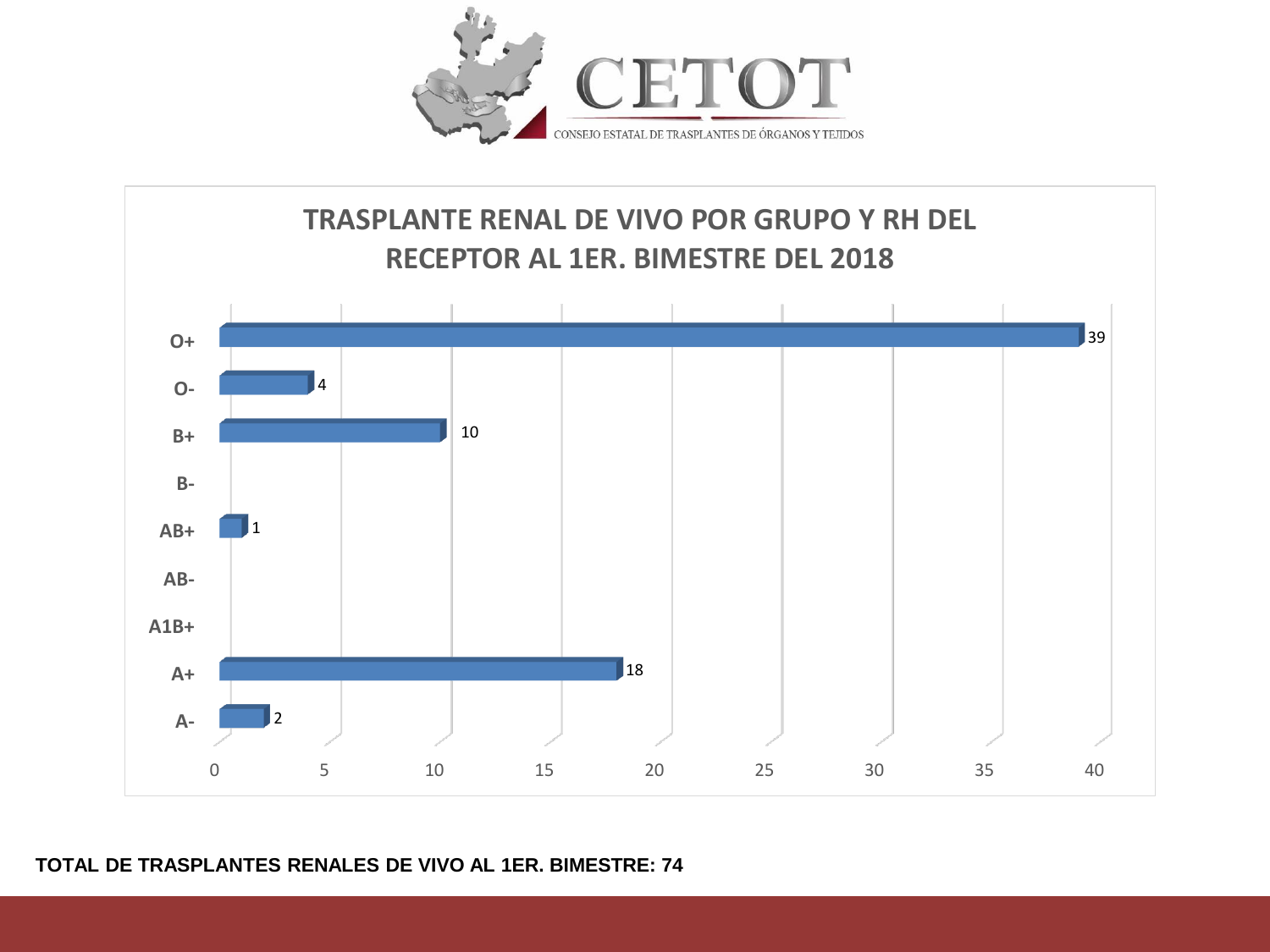

## **TRASPLANTES RENALES DE CADAVER POR SEXO DEL RECEPTOR AL 1ER. BIMESTRE 2018**



**TOTAL DE TRASPLANTES RENALES DE CADAVER AL 1ER. BIMESTRE: 14**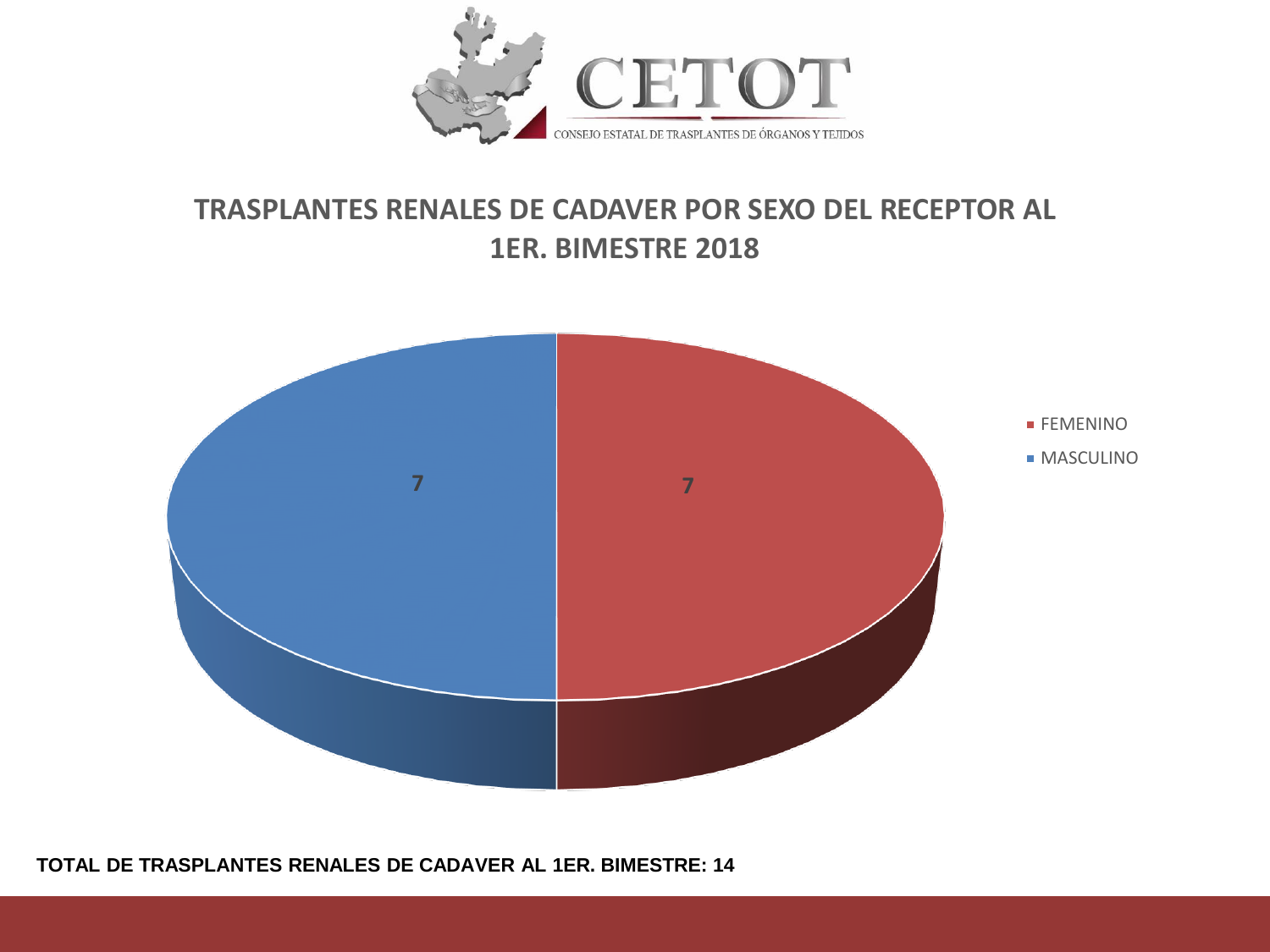

# **TRASPLANTE RENAL DE CADAVER POR GRUPO ETAREO DEL RECEPTOR AL 1ER. BIMESTRE DEL 2018**



**TOTAL DE TRASPLANTES RENALES DE CADAVER AL 1ER. BIMESTRE: 14**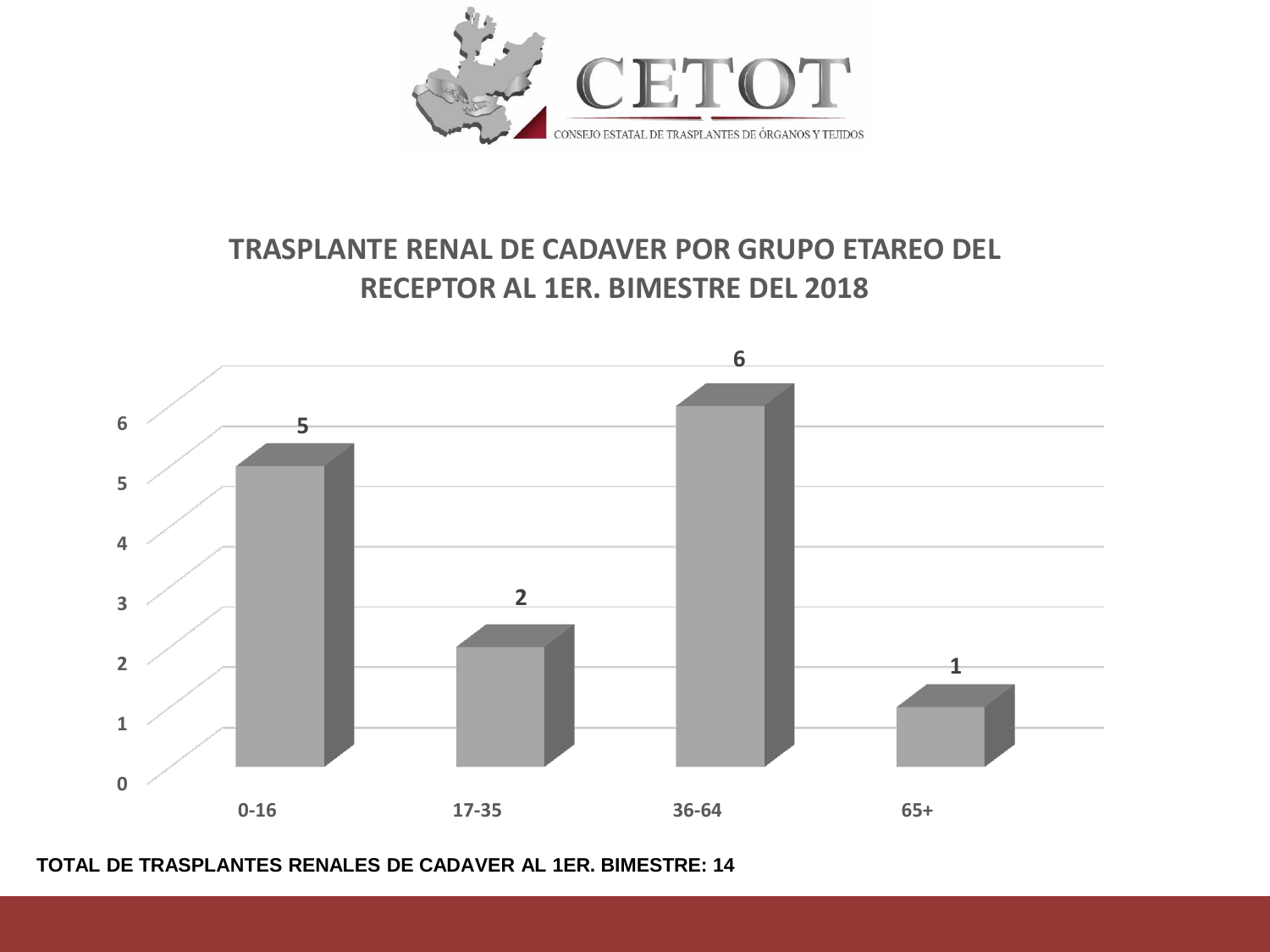

# **TRASPLANTE RENAL DE CADAVER POR GRUPO Y RH DEL RECEPTOR AL 1ER. BIMESTRE DEL 2018**



**TOTAL DE TRASPLANTES RENALES DE CADAVER AL 1ER. BIMESTRE: 14**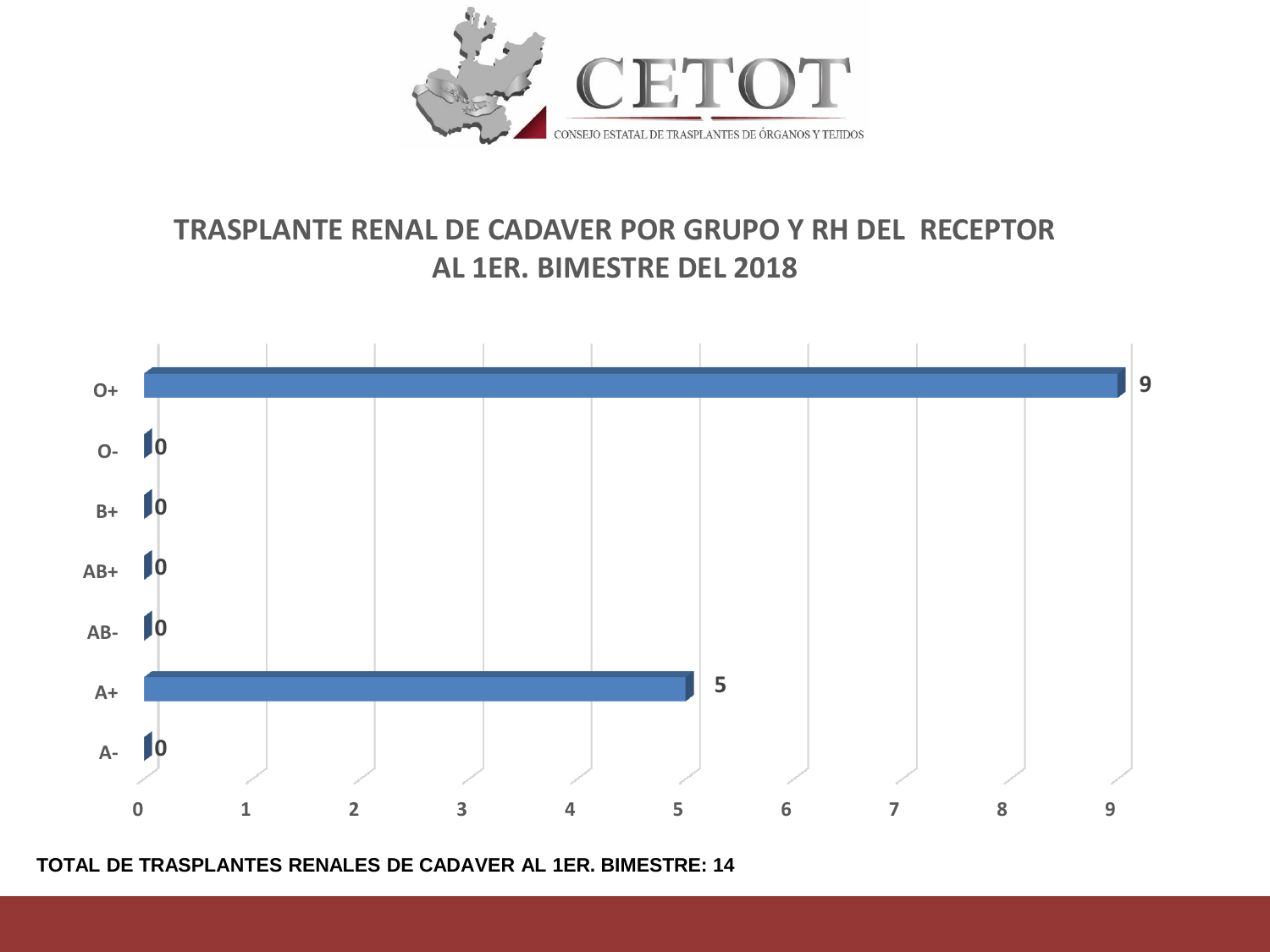

## **TRASPLANTES DE CORNEA LOCAL POR SEXO DEL RECEPTOR AL 1ER. BIMESTRE 2018**



**TOTAL DE TRASPLANTES DE CORNEA LOCAL AL 1ER. BIMESTRE: 39**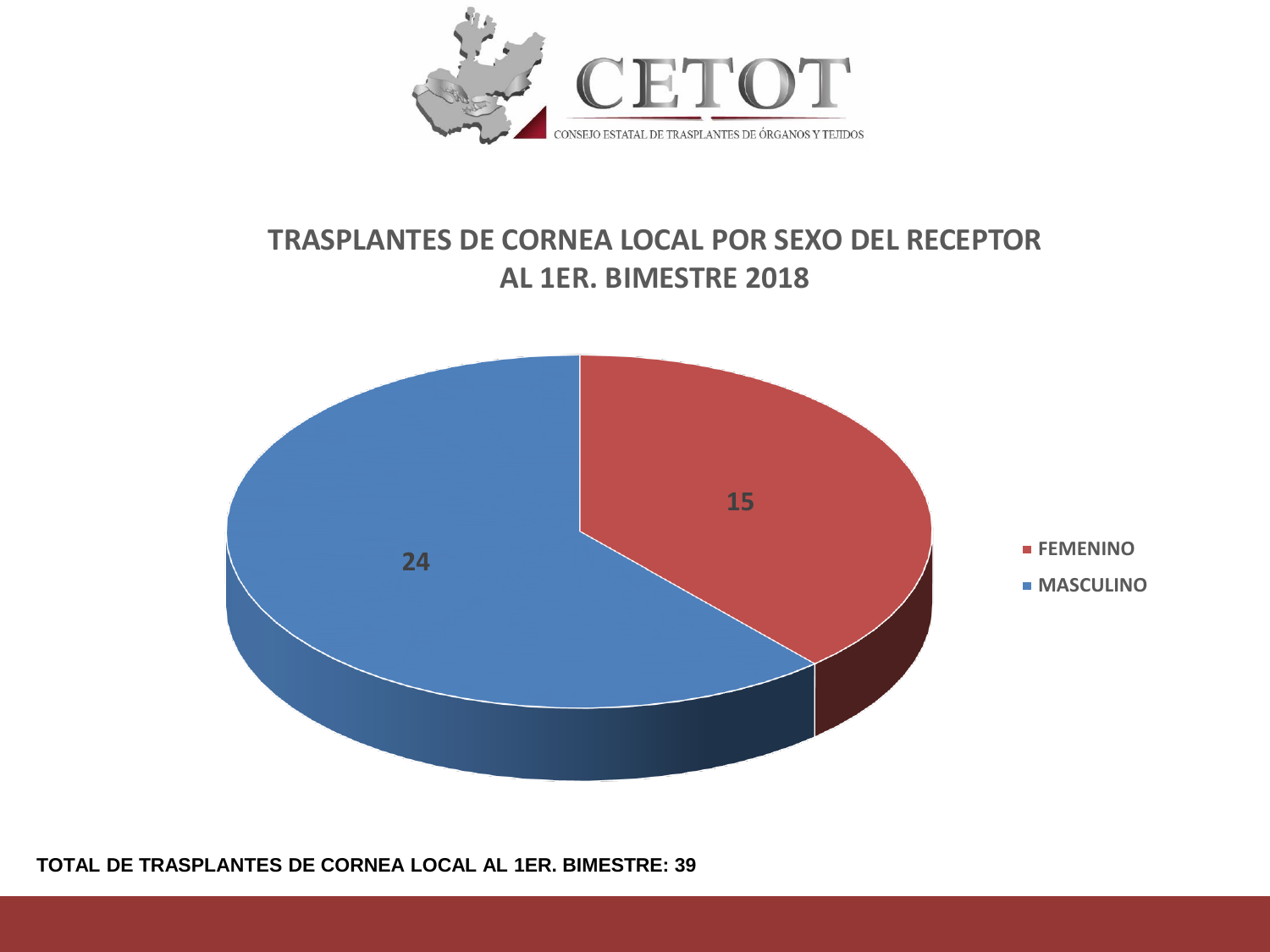

## **TRASPLANTE DE CORENA LOCAL POR GRUPO ETAREO DEL RECEPTOR AL 1ER. BIMESTRE DEL 2018**



**TOTAL DE TRASPLANTES DE CORNEA LOCAL AL 1ER. BIMESTRE: 39**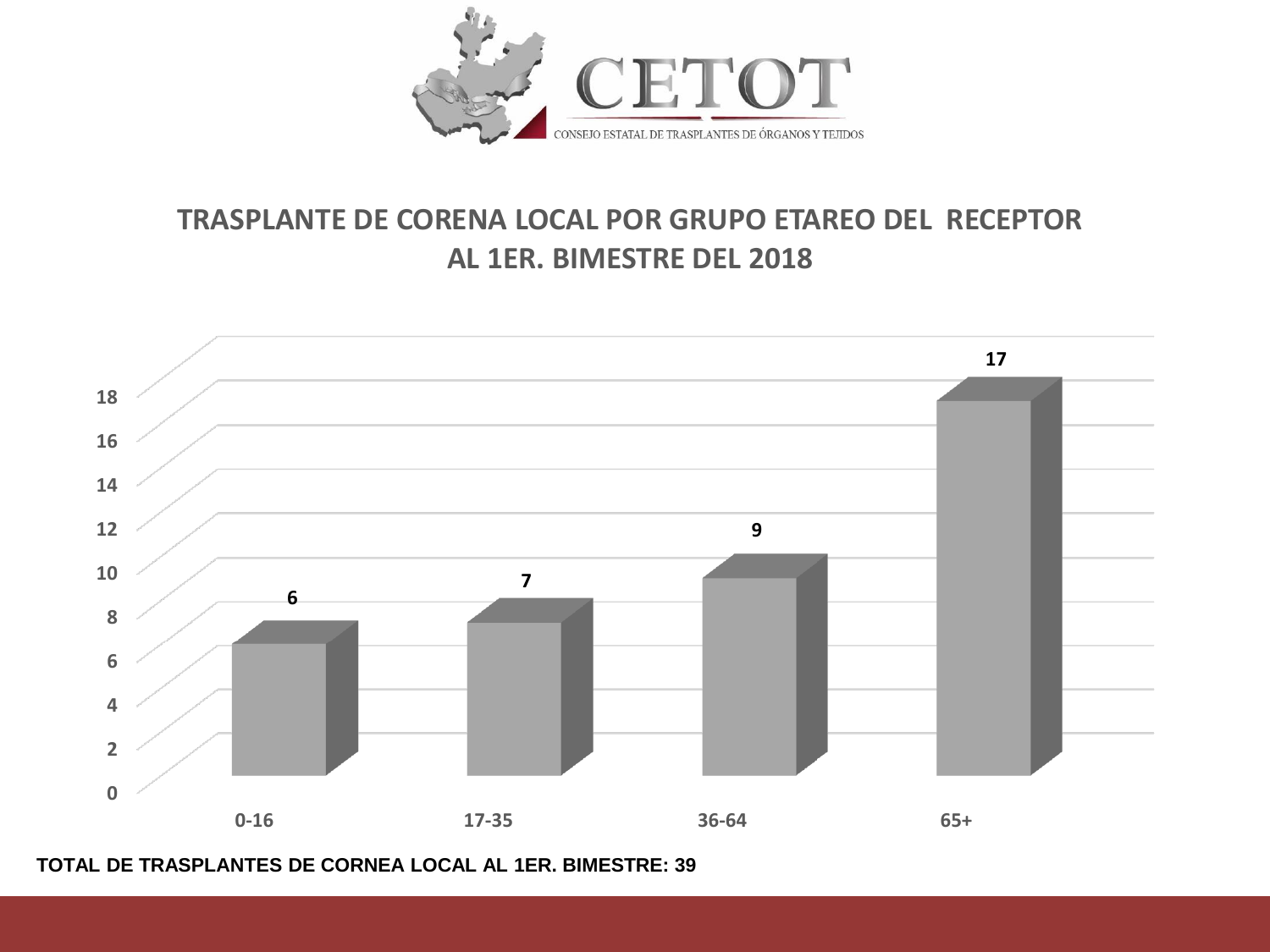

## **TRASPLANTES DE CORNEA EXTRANJERA POR SEXO DEL RECEPTOR AL 1ER. BIMESTRE 2018**



**TOTAL DE TRASPLANTES DE CORNEA EXTRANJERA AL 1ER. BIMESTRE: 14**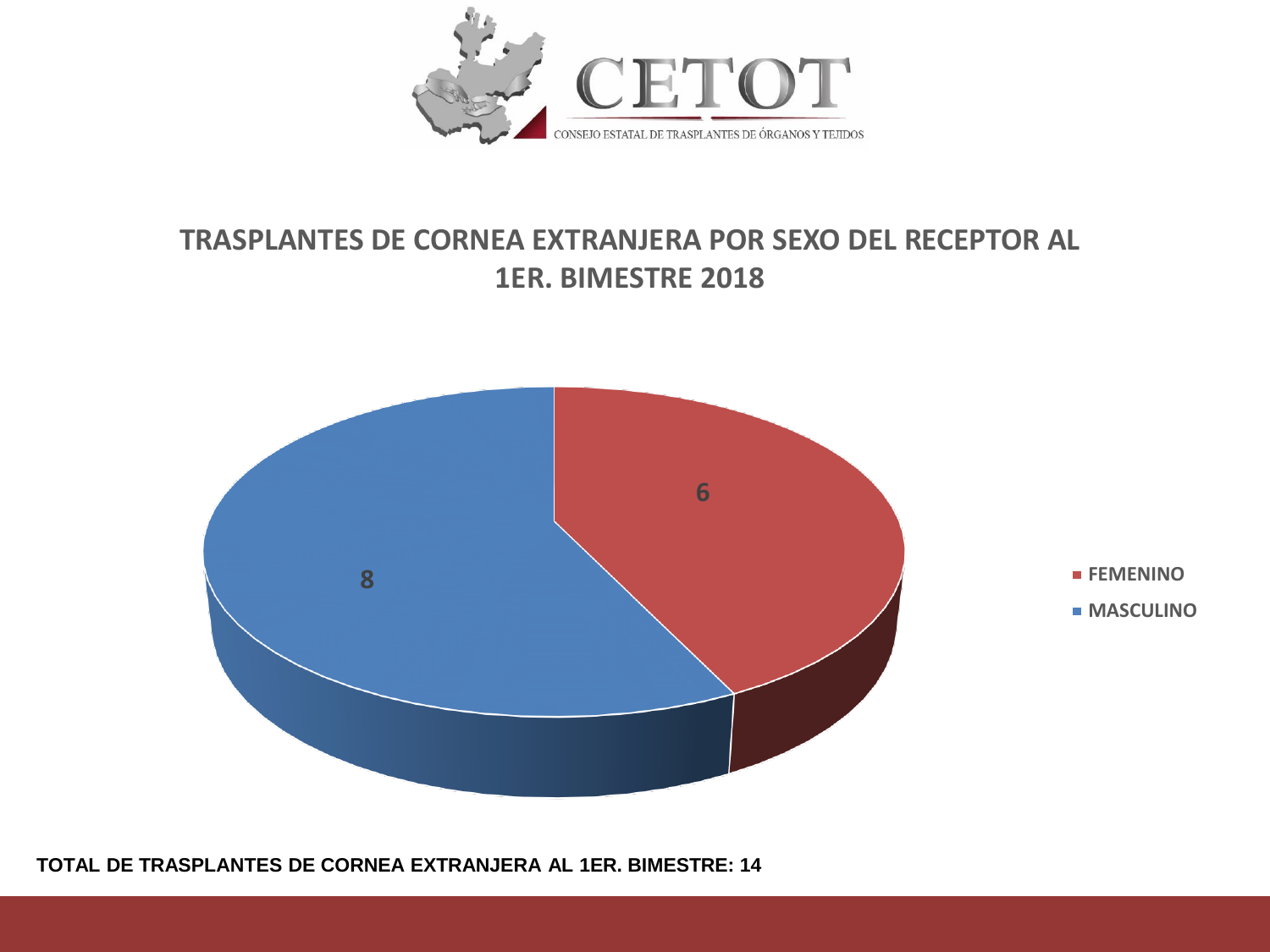

# **TRASPLANTE DE CORENA EXTRANJERA POR GRUPO ETAREO DEL RECEPTOR AL 1ER. BIMESTRE DEL 2018**



**TOTAL DE TRASPLANTES DE CORNEA EXTRANJERA AL 1ER. BIMESTRE: 14**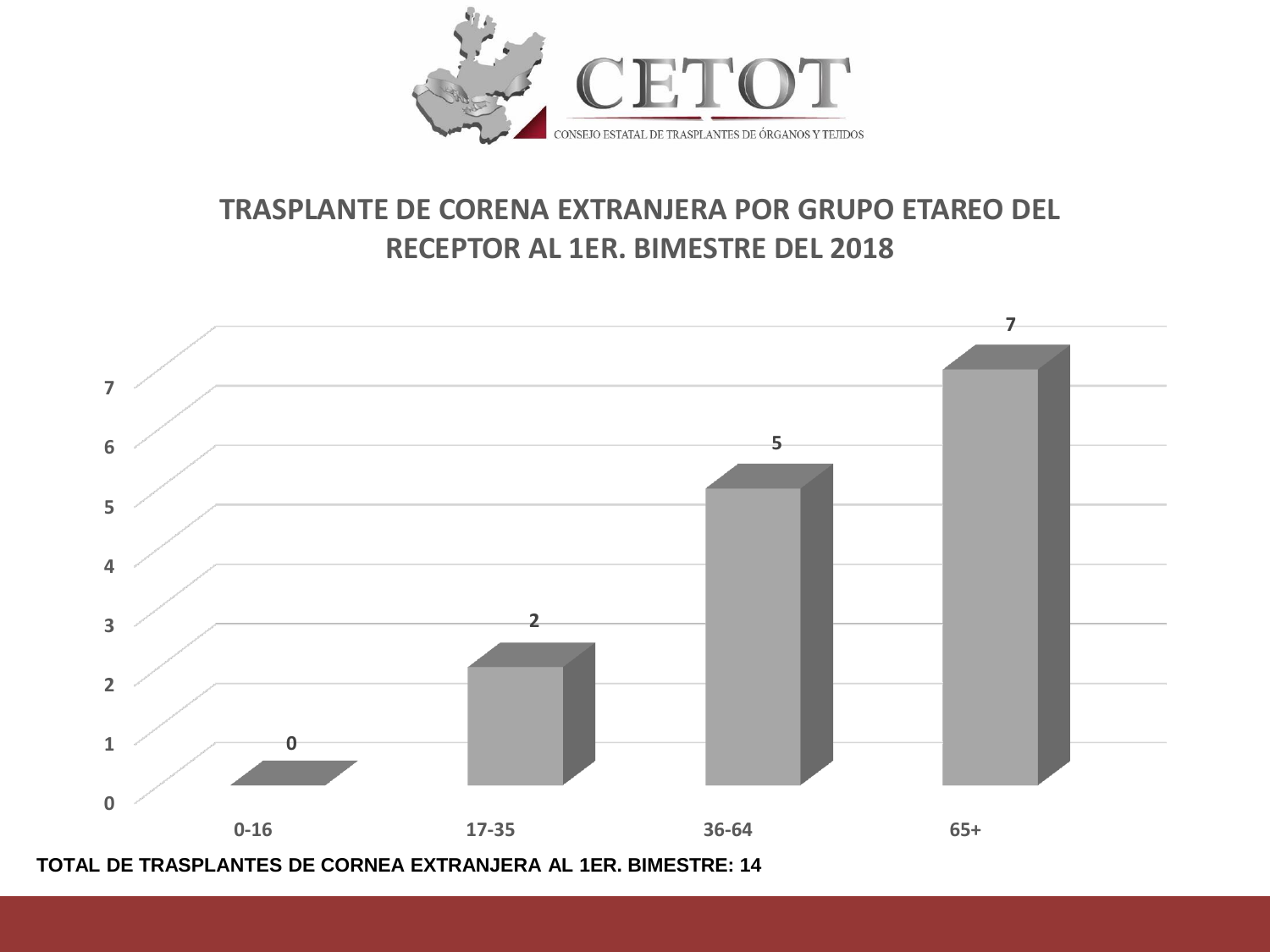

## **TRASPLANTES HEPATICOS DE CADAVER POR SEXO DEL RECEPTOR AL 1ER. BIMESTRE 2018**



**TOTAL DE TRASPLANTES HEPATICOS DE CADAVER AL 1ER. BIMESTRE: 6**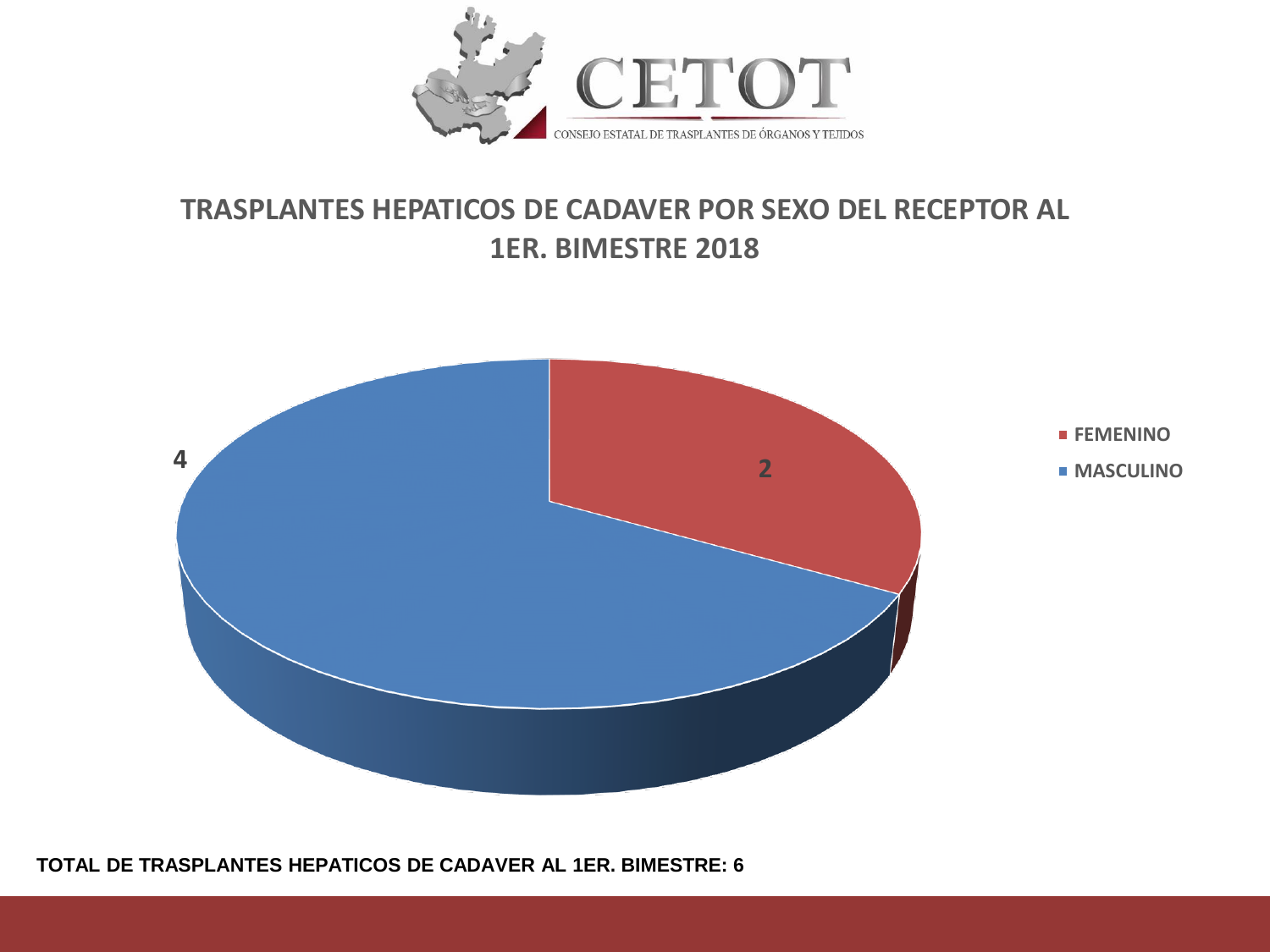

# **TRASPLANTE HEPATICO DE CADAVER POR GRUPO ETAREO DEL RECEPTOR AL 1ER. BIMESTRE DEL 2018**



**TOTAL DE TRASPLANTES HEPATICOS DE CADAVER AL 1ER. BIMESTRE: 6**